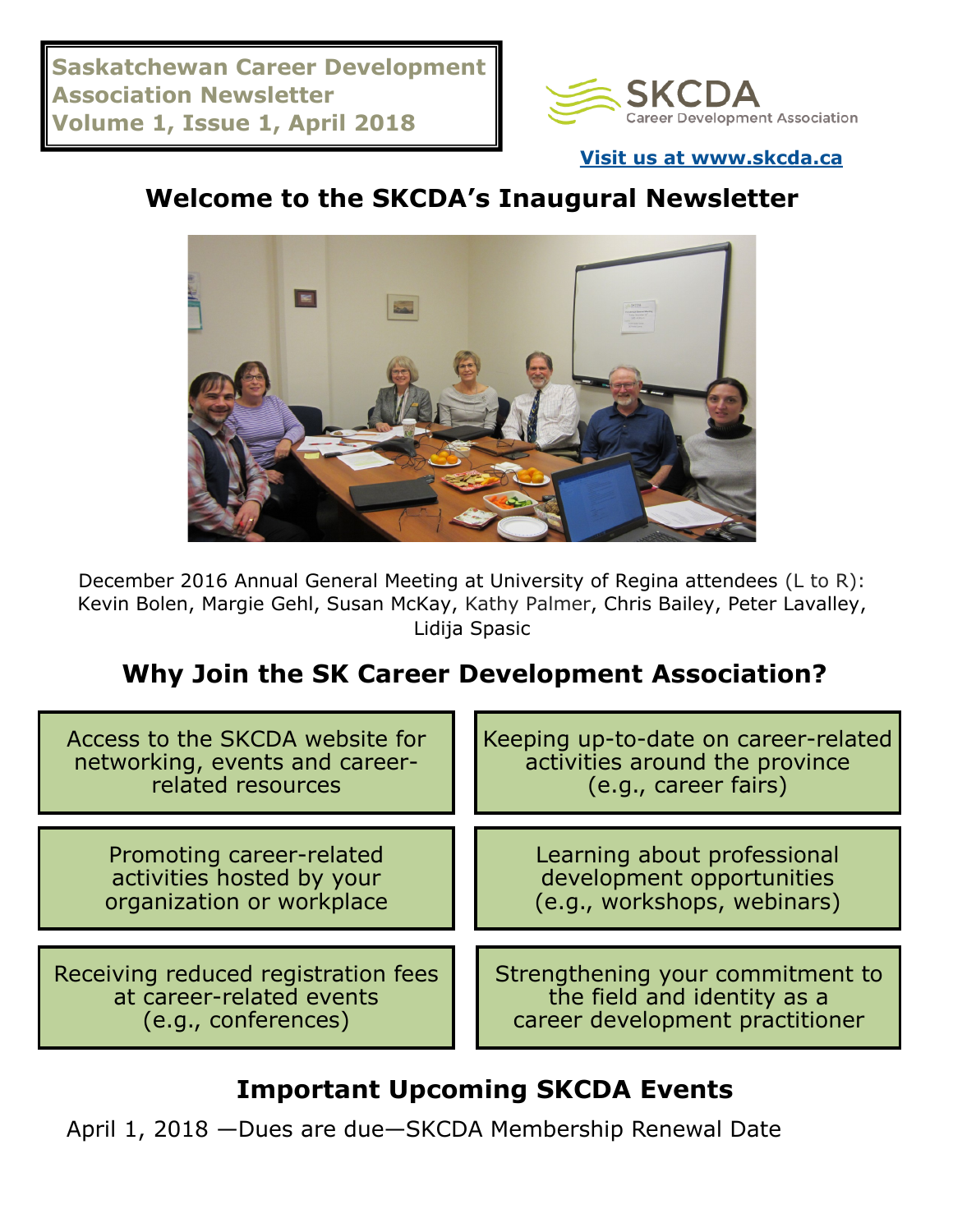## **About the SKCDA**

| <b>Vision</b><br>A community of Career Development<br>Practitioners (CDPs) working together to<br>advance the field and promote excellence<br>in career services in Saskatchewan. | <b>Mission</b><br>To promote the development of career<br>practitioner excellence through Networking,<br>Information Sharing, and Lifelong Learning. |  |
|-----------------------------------------------------------------------------------------------------------------------------------------------------------------------------------|------------------------------------------------------------------------------------------------------------------------------------------------------|--|
| <b>Our Values</b>                                                                                                                                                                 |                                                                                                                                                      |  |
| <b>Networking/Building Community</b><br>Developing mutually-beneficial relation-<br>ships among practitioners, organizations,<br>and businesses.                                  | <b>Learning &amp; Development</b><br>Supporting lifelong learning to realize<br>personal and professional aspirations and<br>goals.                  |  |
| <b>Integrity &amp; Accountability</b><br>Ensuring transparency in organizational<br>activities, and accepting responsibility for<br>our actions.                                  | Autonomy<br>Maintaining a not-for-profit association,<br>based on the interests and needs of its<br>members.                                         |  |

#### **Inclusion & Diversity**

Valuing, respecting, supporting, and reflecting human diversity in all its forms including, but not limited to, ethnicity, gender, age, national origin, disability, sexual orientation, education, and religion.

## **Our History**

For years, there has been a need to create an association in Saskatchewan that could provide a common hub to connect career development practitioners working in diverse areas and regions. In January of 2015, a team of committed individuals started collaborating to prepare the groundwork for an inclusive provincial association.

On July 23, 2015, the Saskatchewan Career Development Association, Inc. (SKCDA) was established as a non-profit corporation.

On February 26, 2016, the First SKCDA General Meeting was hosted at the University of Regina. Participants from around the province attended via conference call and in-person. This meeting focussed on organizational development and planning.

Since that time, we at the SKCDA have established and created content for the SKCDA website, developed and instituted a Membership category and fee structure, welcomed numerous new Members into the fold, explored several sponsorship approaches to enrich and spread the word about our Association, and passed the SKCDA Bylaws.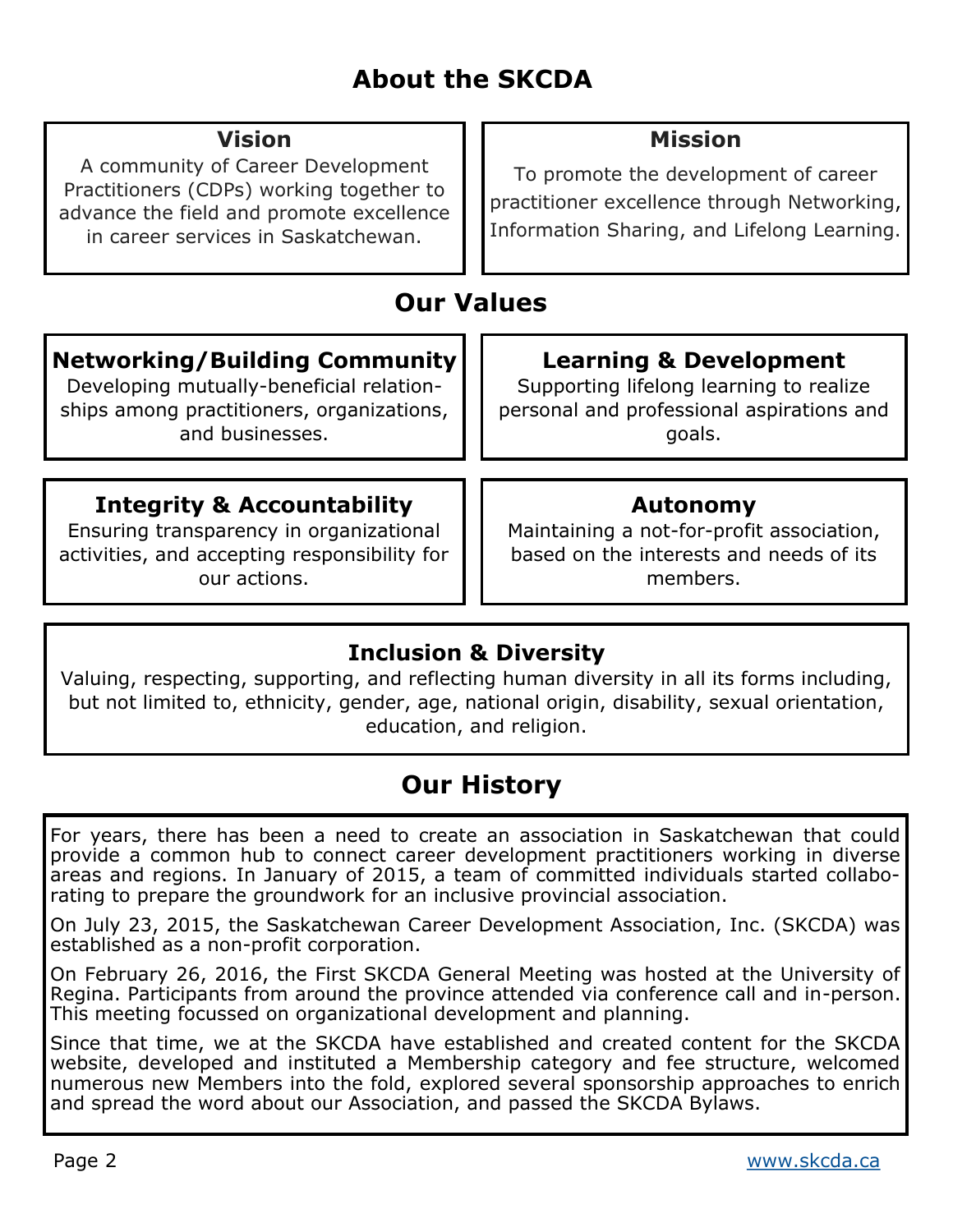### **Our Founding Board of Directors 2017-18**



**Susan McKay** Career Counsellor University of Regina Career Centre



**Jennifer Broughton** Professional Career Advisor/Freelance Editor



**Lidija Spasic** Instructor/Career & Workplace Coordinator **Saskatchewan** Polytechnic



**Charlene McLean** Senior Policy Analyst Government of Saskatchewan

Special recognition to Charlene McLean for spearheading the start up of the SKCDA and establishing it as a registered non-profit corporation. Charlene was the Founding Director with Jennifer, Lidija and Susan as "Incorporators."

After Charlene stepped down in Sept. 2015, Lidija, Jennifer and Susan became Founding Directors, for the purpose of continuing to develop the groundwork for the organization.

#### **SKCDA Committees**

There are currently 9 committees that are working to further develop the Association:

| <b>Committee Name</b>                                     | <b>Purpose</b>                                                                                 |
|-----------------------------------------------------------|------------------------------------------------------------------------------------------------|
| <b>Executive</b>                                          | Planning agendas for Board Meetings                                                            |
| <b>Diversity &amp; Inclusion</b>                          | Developing and proposing guidelines and policy for<br>the inclusion of diversity               |
| <b>Nominations &amp; Elections</b>                        | Identifying potential Members to serve on the Board<br>of Directors                            |
| <b>Communications &amp; Social</b><br><b>Media</b>        | Administering SKCDA communications resources<br>including website, social media and newsletter |
| <b>Finance &amp; Budget</b>                               | Recommending budget to board, arranging annual<br>audit and reporting activities               |
| <b>Resource Development</b>                               | Identifying opportunities to increase SKCDA<br>resources and fundraising                       |
| <b>Education &amp; Professional</b><br><b>Development</b> | Developing and proposing learning opportunities for<br>members                                 |
| <b>Membership Development</b>                             | Developing and proposing opportunities to increase<br>membership numbers                       |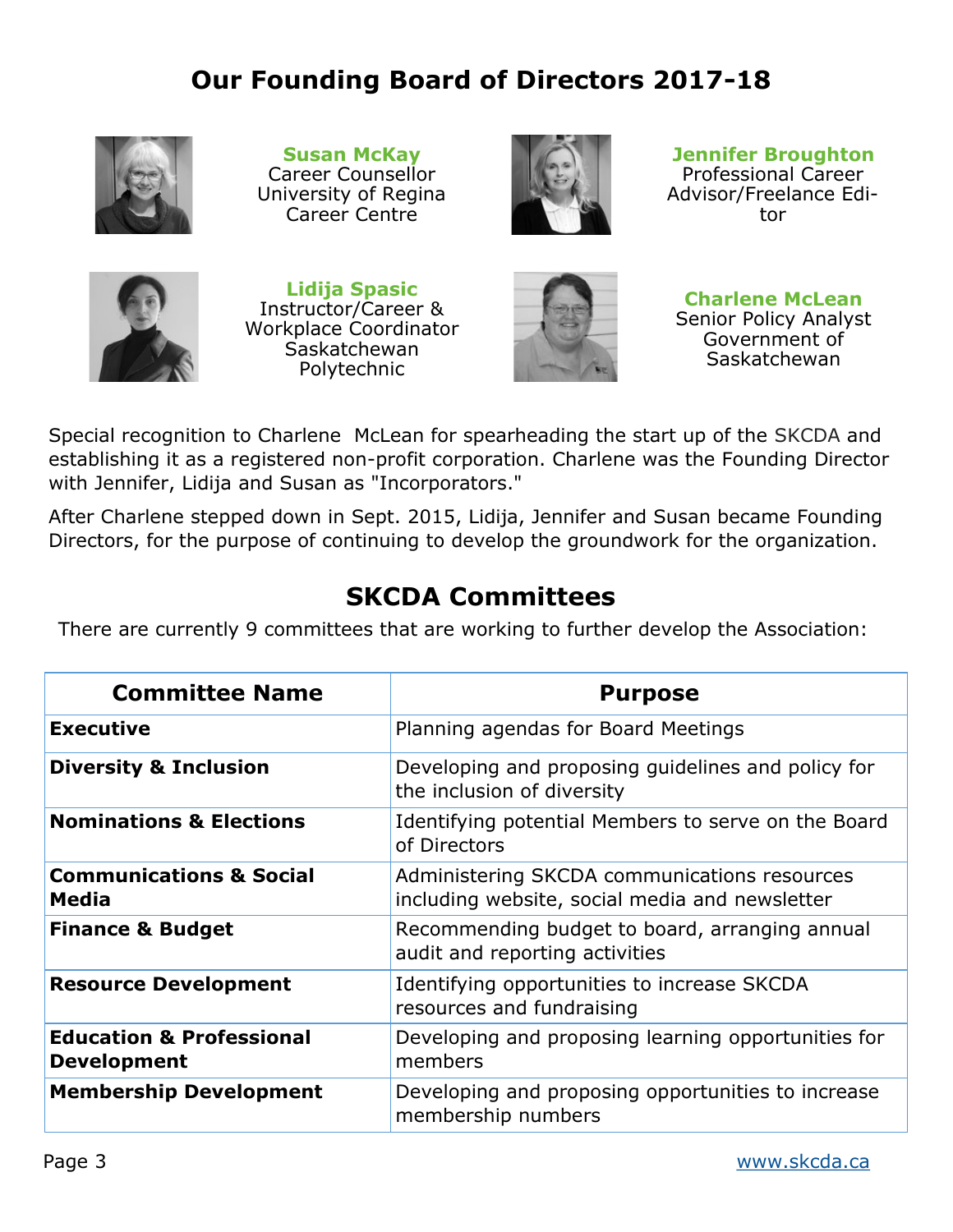### **Did you know…?**

We asked Founding Director Jennifer Broughton to suggest some resources

#### **UNITED WAY WORKSHOPS**

I really enjoy the United Way's workshop offerings. They are informative, frequently free, and they often include a meal.

- **[United Way of Regina](http://www.unitedwayregina.ca/servlet/eAndar.article/68/Workshops)**
- **[workshops@unitedwayregina.ca](mailto:workshops@unitedwayregina.ca)**
- **To Subscribe:**
- **[Capacity Building Workshops](https://www.unitedwayregina.ca/comm/MLSubscribe.jsp?SubKeyHex=472F6842223B2B5332447E3E)**

### **CHOICE THEORY/REALITY THERAPY TRAINING**

I also get a great deal of useful tools from Choice Theory/Reality Therapy training. It helps practitioners to deal head-on with stuck clients, and it's particularly useful with mandated program participants. I find it refreshingly straightforward.

For those who are unfamiliar:

- **[Glasser Canada](http://www.glassercanada.ca)**
- **[William Glasser Institute](http://wglasser.com/)**
- **[William Glasser—Wikipedia](https://en.wikipedia.org/wiki/William_Glasser)**
- **[William Glasser—Reality Therapy](https://wglasser.com/our-approach/reality-therapy/)**
- **[William Glasser—Choice Theory](https://wglasser.com/our-approach/choice-theory/)**
- **[William Glasser International](https://www.wglasserinternational.org/)**

#### **PSYCHOMETRICS**

I have taken several courses through Pychometrics, including MBTI training. I find the more you can find out about a client, the more effective your career strategy will be.

- **[Psychometrics—Career Development](https://www.psychometrics.com/employee-development/career-development-tools/)**
- **[Psychometrics Training](https://www.psychometrics.com/training/)**
- **Myers-[Briggs Type Indicator \(MBTI\)](https://www.psychometrics.com/assessments/myers-briggs-type-indicator/)**
- **[Strong Interest Inventory Career Assessment](https://www.psychometrics.com/assessments/strong-interest-inventory/)**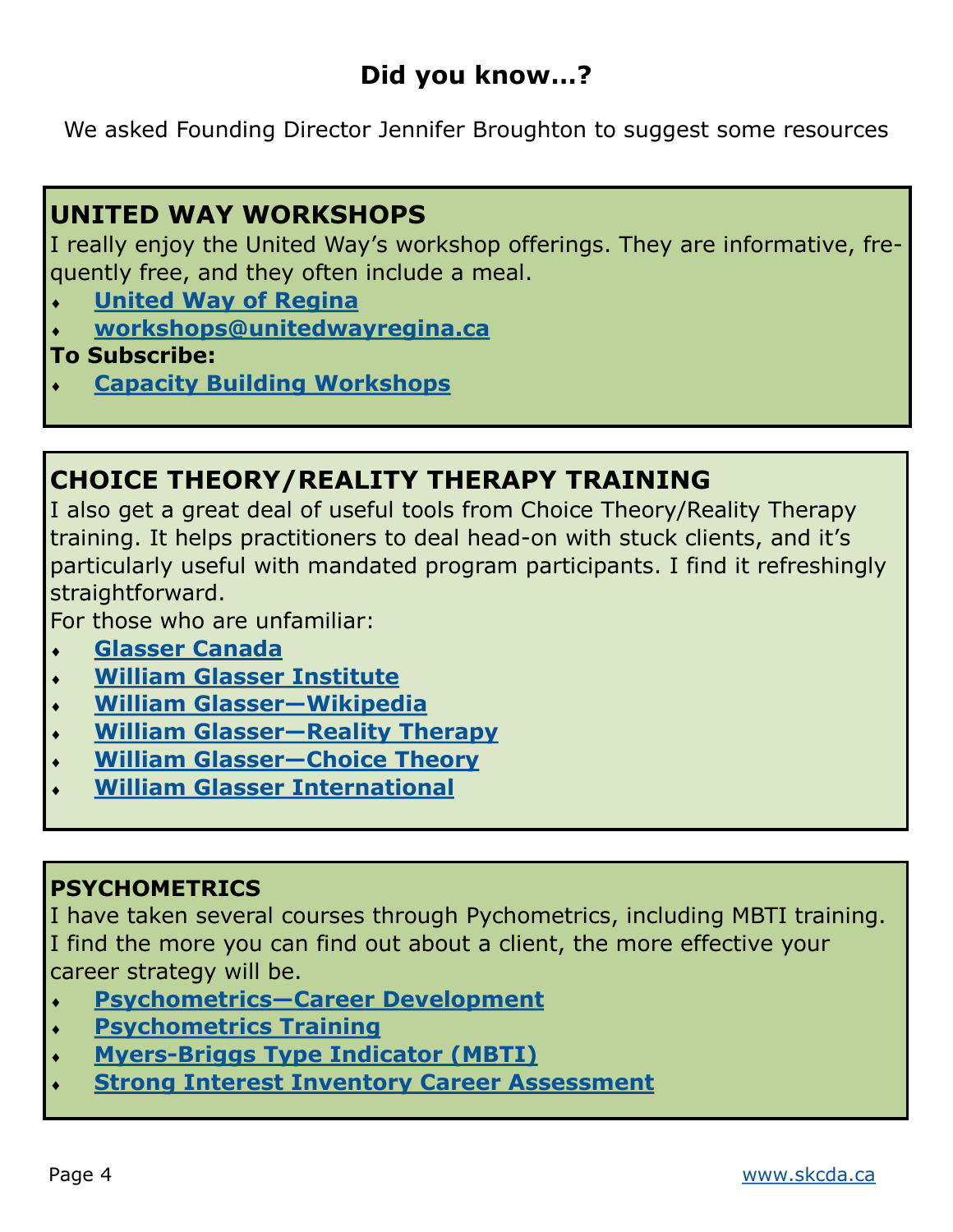#### **Essential Skills & TOWES Administrator Training**

Saskatchewan Polytechnic invites you to join us for this informative workshop that will provide an overview of Essential Skills and the protocols and procedures for administering the Test of Workplace Essential Skills (TOWES).

As the distributor of TOWES tests and resources in Saskatchewan, Saskatchewan Polytechnic is responsible for test materials, ensuring proper test administration and test security. This workshop includes information on these areas of responsibility and an opportunity for you to become qualified to administer TOWES in your workplace.

In this interactive and practical workshop, participants will learn about:

- Essential Skills and why the Government of Canada/ESDC has invested heavily in the development of resources and assessments
- How to utilize the database of essential skills job profiles
- TOWES, an assessment that measures three important Essential Skills
- Learning resources and tools that can be used to strengthen Essential Skills levels in learners and employees.

Participants will also complete a TOWES assessment and be provided with their confidential test results. We hope you can join us for the workshop!

For more information, contact: **Joan Patterson: 306 775-7479 or [joan.patterson@saskpolytech.ca](file:///C:/Users/wagnerd/Documents/Custom%20Office%20Templates/joan.patterson@saskpolytech.ca)**

For assistance with registration questions and/or to report dietary restrictions contract:

**Deb Wagner: 306-775-7465 or [deb.wagner@saskpolytech.ca](mailto:deb.wagner@saskpolytech.ca)**

Essential Skills and TOWES Administrator Training Dates:

- **Monday, May 7, 2018, 9:00 am – 4:00 pm**
- **Tuesday, May 8, 2018, 9:00 am – 3:30 pm**

Room 241, Saskatchewan Polytechnic, 4500 Wascana Parkway, Regina

#### **Tuition fee: \$425 plus GST (all course materials included)**

Refreshments including early morning coffee service will be provided.

Register On-Line: [https://saskpolytech.ca/programs](https://saskpolytech.ca/programs-and-courses/part-time-studies/course/essential-skill-towes-administrator-training/CE_BD-1320/)-and- courses/part-time -[studies/course/essential](https://saskpolytech.ca/programs-and-courses/part-time-studies/course/essential-skill-towes-administrator-training/CE_BD-1320/)-skill- towes-administrator- training/CE\_BD-1320/